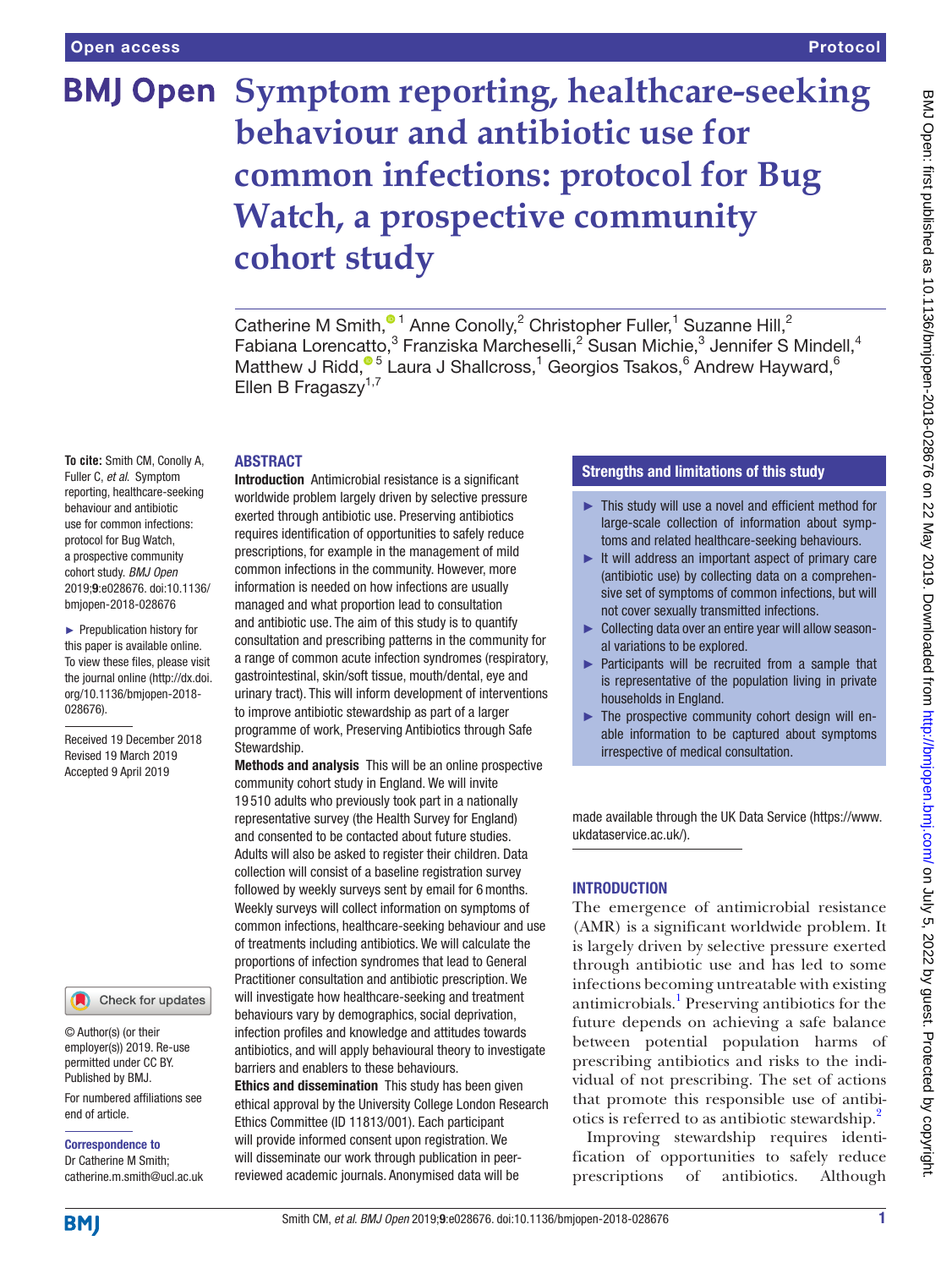overprescribing of antibiotics for patients presenting at primary care with common infections has been widely reported,<sup>3</sup> there is also evidence for a significant clinical 'iceberg' of infection.<sup>45</sup> For example, previous studies have shown that most patients safely manage respiratory and gastrointestinal symptoms without consulting their General Practitioner (GP) or taking an antibiotic.<sup>45</sup> This suggests that inappropriate antibiotic prescriptions could be reduced through improved management of common infections and associated symptoms in the community. There is limited information, however, on how the public manage symptoms of other infections, what proportion of infections lead to consultation and antibiotic use, or how these rates vary according to type of symptoms or patient characteristics. Establishing this requires information to be captured on patients in the community, including those who do not seek healthcare, and identification of healthcare-seeking behaviours, ideally through prospective follow-up.

The aim of the Bug Watch study is to quantify consultation and antibiotic prescribing patterns in the community for a range of acute common infections (respiratory, gastrointestinal, skin/soft tissue, mouth/dental, eye and urinary tract). Bug Watch is part of a larger programme of work, Preserving Antibiotics through Safe Stewardship (PASS), which aims to inform the development of multifaceted behavioural interventions that will strengthen antibiotic stewardship across a range of healthcare settings. Results from Bug Watch will be synthesised with insights from qualitative interviews to identify opportunities for improved antibiotic stewardship in the community and general practice and inform development of interventions.

## Methods and analysis Study design and setting

This will be an online prospective community cohort study in England. Data collection will consist of a baseline registration survey followed by weekly surveys for 6months. Weekly surveys will collect information on symptoms of common infections, healthcare-seeking behaviour and use of treatments including antibiotics.

#### **Recruitment**

We will recruit participants through the Health Survey for England (HSE). HSE is an annual survey first conducted in 1991 that monitors changes in the health and lifestyles of people living in England. $6$  It is commissioned by National Health Service (NHS) Digital and run by NatCen Social Research and the University College London (UCL) Research Department of Epidemiology and Public Health. The sample of individuals included in HSE each year is designed to be representative of the population living in private households in England. Full details of the methods for HSE sample have been described previously.<sup>[7](#page-5-5)</sup>

We will invite all adults who took part in the HSE in 2013, 2014 or 2015 and who consented to be contacted

about future research studies (with the exception of adults aged 50–53years from the 2015 survey who were recruited to a different study). This comprises 19510 adults, of whom we estimate 15819 (81%) will still be resident at the address on record when they are contacted. Parents or guardians will be invited to register up to four children aged under 16, and all information for children will be reported by the adult who registered them. Anyone aged 16 or over living in the same household will be invited to register separately.

As this is a largely descriptive study, and the primary outcome is calculation of rates, we did not require a formal power calculation. Based on their experience of previous population surveys, NatCen estimated that approximately 25% of those who received a letter would sign up (~4000), and approximately 50% of those who signed up would complete follow-up (~2000 people completing 6months of follow-up). This would equate to approximately 1000 person-years of follow-up, which would allow calculation of crude rates of 500 cases per 1000 person-years with a 95%CI of 457 to 546; 200 cases per 1000 person-years, 95%CI 173 to 230; and 100 cases per 1000 person-years 95%CI 81 to 122.

Recruitment will be conducted in four waves starting in March, June, September and November 2018. Initial invitations to take part in Bug Watch will be sent by post. Those who wish to sign up will be directed to a web link. A second reminder letter will be sent to those who have not registered approximately 3weeks after the initial invitation was sent. Where possible, invitation reminders will also be sent by email or SMS text message. Individuals who are invited and do not wish to take part in the study will be removed from contact lists.

#### Participant materials and incentives

The initial invitation letter will include a participant information sheet which will describe the purpose of the study, what participants will be asked to do and the contact details of the study team. It will also include a paper copy of a 'symptom diary', which will be designed to help participants to keep track of the symptoms of infection that will be collected in the weekly surveys.

Study invitations will direct those interested in participating to a UCL web page. This page will include the registration survey URL as well as a short video describing the study. Those wishing to register children will also be able to download an information sheet for children. We will design this sheet so that it is suitable to be read by anyone aged approximately 8years or older. Following registration, participants will be sent a reusable laminated copy of the symptom diary, a pen and a Bug Watchbranded magnet.

During follow-up, participants will be sent two email newsletters. These newsletters will provide updates about the study such as rates of weekly survey completion. To avoid influencing the behaviour of participants during follow-up, the newsletters will not include details about the main study outcomes.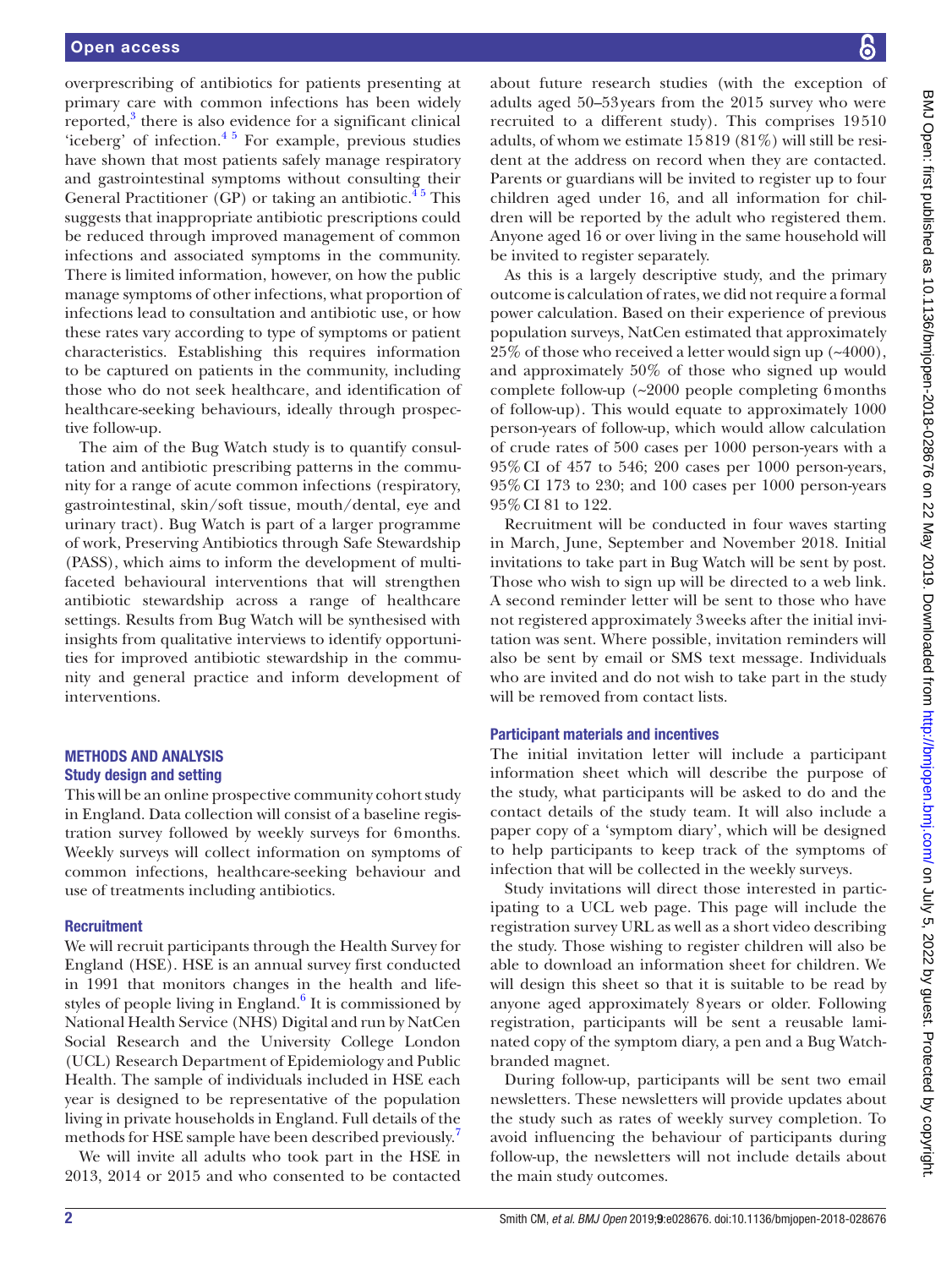All participants will receive a £5 voucher to thank them for registering. At the end of follow-up, those who have completed at least 50% of their weekly surveys will be sent an additional £5 voucher to thank them for participating. They will also be entered into a prize draw to win a further £50 voucher.

# Data collection

All data will be collected using Research Electronic Data Capture (REDCap) electronic data capture tools hosted on the UCL Data Safe Haven.<sup>[8](#page-5-6)</sup> REDCap is a secure, web-based application for research studies. The UCL Data Safe Haven provides a technical solution for storing, handling and analysing identifiable data. It has been certified to the ISO27001 information security standard and conforms to NHS Digital's Information Governance Toolkit. Data analysis will also be conducted within the UCL Data Safe Haven, from which personal information will not be removed.

Online registration will take approximately 15min/ person. Participants will be asked to provide consent, confirming that they have read and understood the information sheets. Parents or legal guardians will be asked to give formal consent for children under the age of 16. For children that are able to give assent, the parent or legal guardian will be asked to discuss with them whether they wish to take part or not. Consent for linking data to the broader HSE survey data and for contact for qualitative interviews will also be requested.

Full details of the baseline data collection are shown in [table](#page-2-0) 1. The baseline survey will collect information on contact details, demographics, household composition, general health, oral health and GP consultations. It will also include questions about knowledge and attitudes towards antibiotics, adapted from Wave 3 of the Wellcome Trust Monitor survey, and the EQ-5D-3L instrument for measuring health-related quality of life.<sup>9 10</sup> The Wellcome

<span id="page-2-0"></span>

| Baseline data collection<br><b>Table 1</b> |                                                                                                                                                                                                                                                                                                                                                                                                                                                           |  |
|--------------------------------------------|-----------------------------------------------------------------------------------------------------------------------------------------------------------------------------------------------------------------------------------------------------------------------------------------------------------------------------------------------------------------------------------------------------------------------------------------------------------|--|
| <b>Section</b>                             | <b>Fields included</b>                                                                                                                                                                                                                                                                                                                                                                                                                                    |  |
| Consent                                    | $\triangleright$ Consent to participate in Bug Watch (required).<br>Permission to be contacted for qualitative interviews; for data to be linked to the Health Survey for<br>England; to be contacted about a urinary tract infection substudy (optional).                                                                                                                                                                                                |  |
| Contact details                            | > ID number (from invitation letter).<br>$\blacktriangleright$ Name.<br>$\blacktriangleright$ Fmail address.<br>Postal address.                                                                                                                                                                                                                                                                                                                           |  |
| Demographics                               | $\blacktriangleright$ Date of birth.<br>$\blacktriangleright$ Sex.<br>$\triangleright$ Country of birth.<br>$\blacktriangleright$ Ethnic group.<br>▶ Work status (employed, in education, unemployed, retired and so on).<br>$\blacktriangleright$ Full or part time work.<br>$\blacktriangleright$ Is a healthcare worker.                                                                                                                               |  |
| General health                             | > Long term illnesses or health problems.<br>$\blacktriangleright$ Recurrent urinary tract infections.<br>$\triangleright$ Currently pregnant; which trimester.<br>$\blacktriangleright$ Smoking status.<br>Seasonal influenza vaccine in the last year.<br>$\blacktriangleright$ EQ-5D-3L.                                                                                                                                                               |  |
| <b>GP</b> consultations                    | Number of GP consultations in last 12 months.                                                                                                                                                                                                                                                                                                                                                                                                             |  |
| Antibiotics                                | Ever been prescribed antibiotics; number in last 12 months.<br>Ever been prescribed antibiotics but thought it was not the right treatment.<br>▶ When last took antibiotics; were they prescribed (if not, where from); were all taken.<br>$\triangleright$ Ever asked for an antibiotic prescription; was it given; needed to persuade.<br>▶ Which conditions think can be treated with antibiotics.<br>► Understanding of term 'antibiotic resistance'. |  |
| Oral health                                | Rate dental health (global item).<br>$\blacktriangleright$ Has dentures.<br>$\triangleright$ Dental symptoms in last 12 months.<br>▶ Problems caused by mouth/teeth/dentures in last 12 months (impact on quality of life).                                                                                                                                                                                                                               |  |
| Household<br>composition                   | $\triangleright$ Number of adults (aged 16+).<br>> Number of children, number to be registered (up to 4).                                                                                                                                                                                                                                                                                                                                                 |  |

NB, Questions are filtered and adapted based on previous responses so that they are only shown to participants when relevant. For example, 'Currently pregnant' is not shown if sex is given as male. GP, General Practitioner.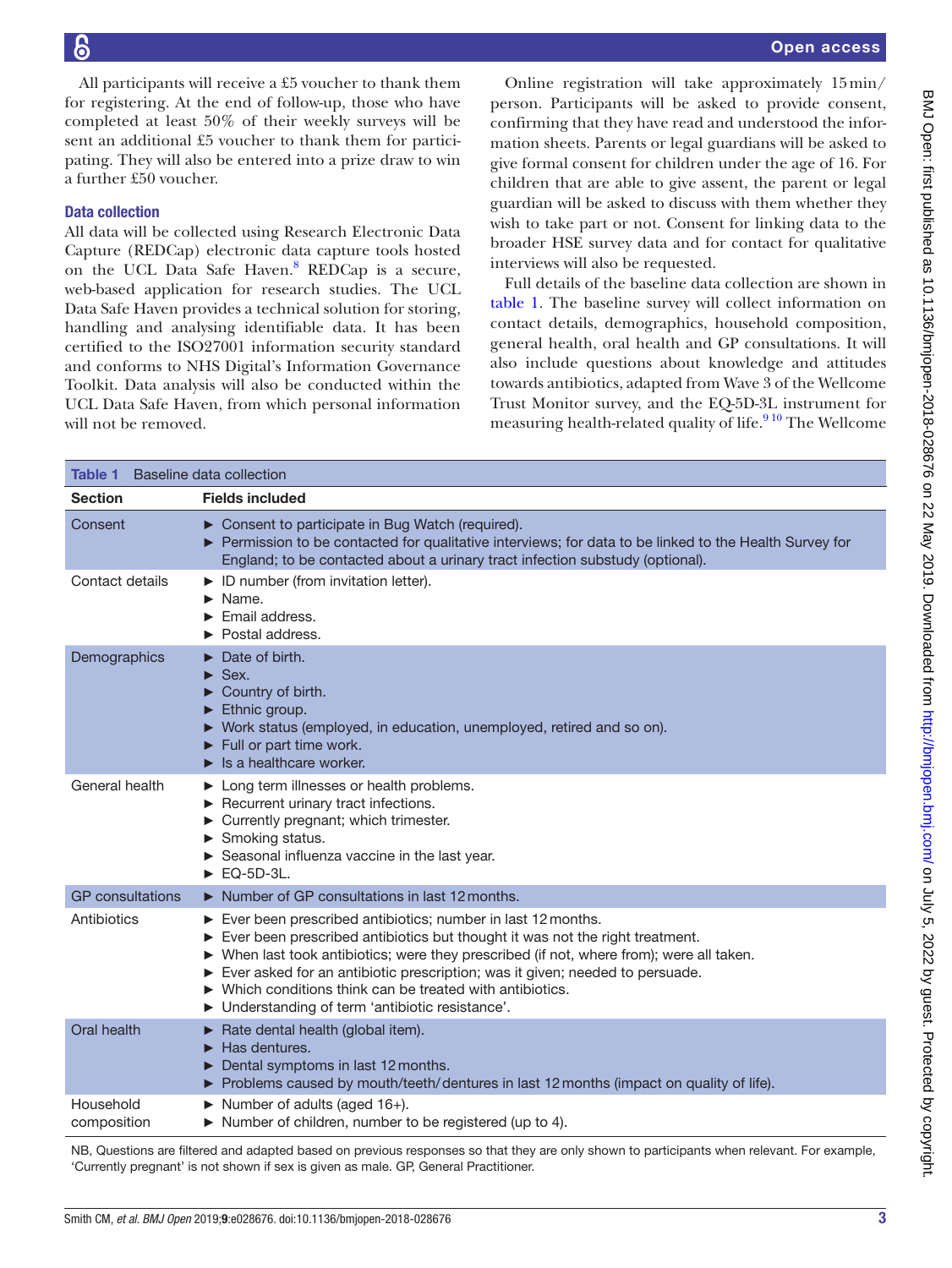Trust Monitor survey is designed to be representative of the UK adult population and measures trends in public attitudes towards science. Wave 3 of the survey, conducted in 2015, included a set of questions about knowledge and attitudes towards antibiotics. The EQ-5D-3L is a standardised measure of health status developed by the EuroQol Group that provides a simple, generic measure of health for clinical and economic appraisal. $10$ 

On the first Monday after registration, participants will be sent an email reminding them to start keeping track of symptoms of infection. Following this, they will be sent weekly emails each Monday with a link to a survey to fill in details about symptoms from the previous 7days and how they managed them. These emails will be sent each week for 6months, and each survey will be open for 1week. One reminder email will be sent on the Thursday of each week if the survey has not been completed. Participants will be given the opportunity to complete feedback forms about Bug Watch after approximately 6weeks of partici pation, and again after all weekly surveys have been sent.

The symptoms that will be monitored in Bug Watch are shown in [table](#page-3-0) 2. For each day that a symptom is reported, participants will be asked to rate its severity (mild, moderate or severe) and to complete the EQ-5D-3L. They will also be asked to report what they did about their symptoms including whether they took time off work (or school), sought medical advice, or took any treatments. When antibiotics are reported, further details will be collected about the type of antibiotic, duration, who it was prescribed by (or how otherwise obtained) and adherence to treatment.

At the end of a series of symptoms, participants will be asked to complete a set of questions about what influ enced how they managed their symptoms, specifically whether or not they consulted their GP and sought antibiotics. We will apply the Capability, Motivation, Opportunity, Behaviour (COM-B) model of behaviour change, which has been validated for studies of the general popu lation, $11$  to explore the wide-range of potential individual, sociocultural and environmental barriers/enablers to these behaviours. The survey will include at least one item mapping onto each domain of the COM-B model ([table](#page-4-0) 3). Items will be in the form of belief statements to which participants rate their agreement on Likert-type scales from 1—Strongly Disagree to 5—Strongly Agree.

In all surveys, we will make use of 'skip logic' to ensure that participants are only shown questions that are rele vant to them. For example, they will first be asked if they have any symptoms, and only if they do will they be shown specific symptom categories. Weekly surveys will there fore take no longer than a minute if no symptoms are reported, and approximately 5–10min if symptoms are reported.

#### Statistical analysis

<span id="page-3-0"></span>We will describe the demographic characteristics of the Bug Watch cohort and assess its representativeness by comparing with the characteristics of the broader HSE

| Respiratory                                                                                                                                                     | Gastrointestinal                                                      | Eye                               | Urinary tract                                                                                                                                                    | Skin/soft tissue                                                                                                                                                   | Mouth/dental                                   | General/non-specific                                                                                                  |
|-----------------------------------------------------------------------------------------------------------------------------------------------------------------|-----------------------------------------------------------------------|-----------------------------------|------------------------------------------------------------------------------------------------------------------------------------------------------------------|--------------------------------------------------------------------------------------------------------------------------------------------------------------------|------------------------------------------------|-----------------------------------------------------------------------------------------------------------------------|
| Sinus Pain/congestion<br>luid leaking from ear<br>Coughing up phlegm<br>Short of breath<br>Ear ache/pain<br>Blocked nose<br>Runny nose<br>Dry cough<br>Sneezing | Stomach/abdominal<br><b>Diarrhoea</b><br>Vomiting<br>Nausea<br>$n$ in | Conjunctivitis<br>Red eye<br>Stye | Cloudy/dark/smelly<br>Frequent urination<br><b>Jrgent urination</b><br>Painful urination<br><b>Blood</b> in urine<br><b>Bladder</b> pain<br>Kidney pain<br>urine | Infected wound/cut<br>Boils/abscesses<br>Rash (general)<br>Chicken pox<br>Rash (local)<br>tchy (local)<br>(general)<br><b>Shingles</b><br><b>Mastitis</b><br>Itchy | <b>Gum</b> abscess<br>Mouth ulcer<br>Toothache | -oss of appetite<br><b>Auscle aches</b><br><b>Vight sweats</b><br>Headache<br>Viigraine<br>Fatigue<br>Chills<br>Fever |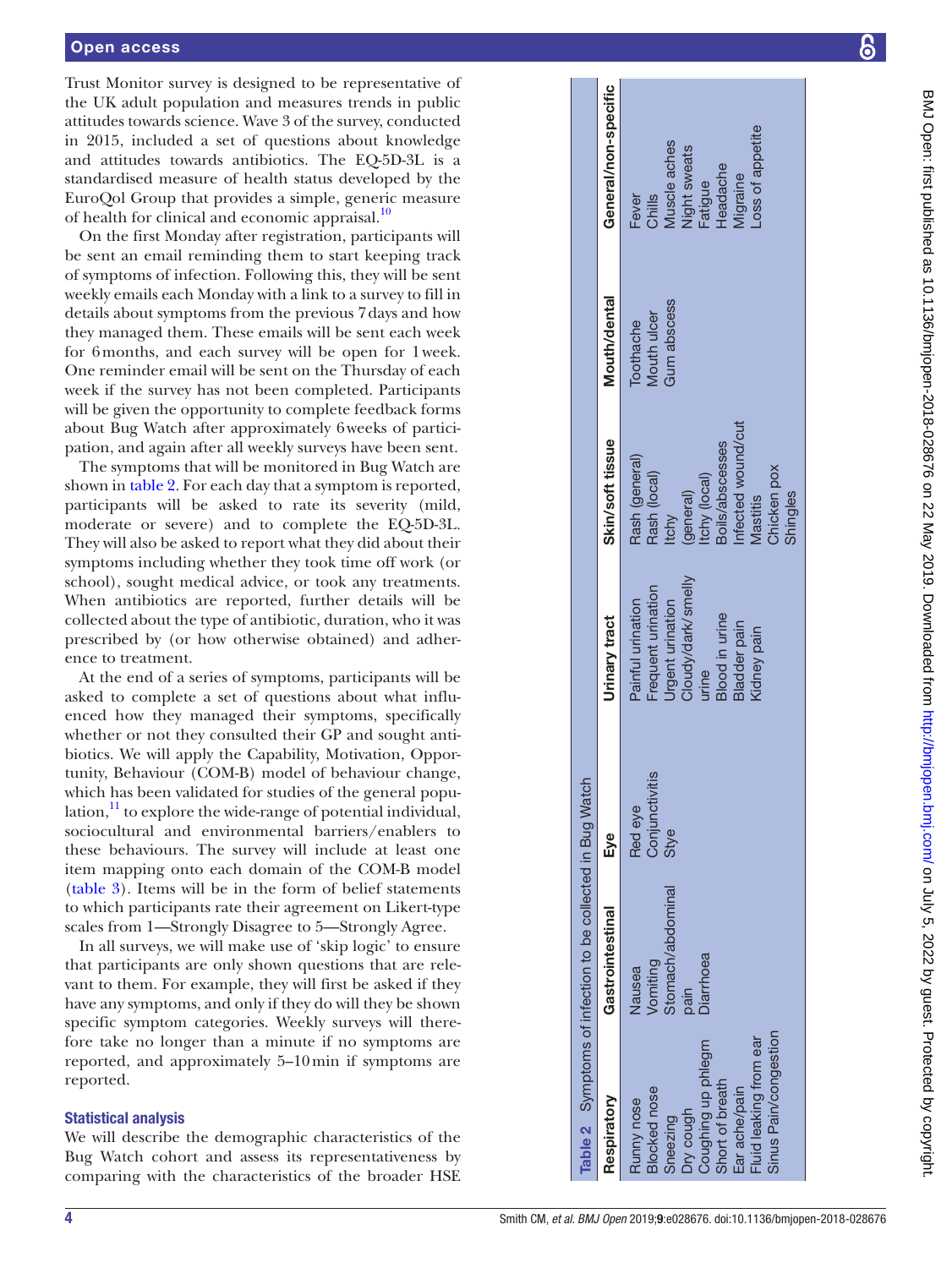|                            | $\frac{1}{2}$                                                                                                                                                                         |
|----------------------------|---------------------------------------------------------------------------------------------------------------------------------------------------------------------------------------|
| <b>COM-B domain</b>        | Example barrier/enabler belief statements                                                                                                                                             |
| Capability (psychological) | 'I thought antibiotics would be effective in treating my symptoms'<br>'I did not know what other treatments were available'                                                           |
| Capability (physical)      | 'I felt too unwell to travel to the GP practice'                                                                                                                                      |
| Opportunity (social)       | 'I was encouraged by others to go see my GP'<br>'My GP discussed alternatives ways of managing my symptoms'<br>'I was involved in the decision of whether or not to take antibiotics' |
| Opportunity (physical)     | 'I was unable to take time off work to recover without taking antibiotics'<br>'Other treatments were too expensive'<br>'It was easy to get a GP appointment'                          |
| Motivation (reflective)    | 'I felt confident in safely treating my symptoms without antibiotics'<br>'I did not think I would get better as quickly without antibiotics'                                          |
| Motivation (automatic)     | 'I was worried about my symptoms'<br>'I always go see my GP when I have these types of symptoms'<br>'I felt reassured that I could safely manage my symptoms without antibiotics'     |

<span id="page-4-0"></span>Example items exploring barriers/enablers to GP consulting and antibiotic seeking behaviours, based on the COM-B model of behaviour change<sup>11</sup> (asked at the end of a series of symptoms in Bug Watch)

COM-B, Capability, Motivation, Opportunity, Behaviour; GP, General Practitioner.

sample and published national statistics. We will also assess the representativeness of the knowledge and attitudes towards antibiotics of the cohort by comparing with the Wellcome Trust Monitor Survey.<sup>[9](#page-5-7)</sup>

Symptoms reported will be combined into infection syndromes (ie, combinations of symptoms associated with an episode of infection). We will create descriptive profiles of infection syndromes including types of symptom reported, duration, timing and severity. We will calculate the proportions of infection syndromes that lead to people consulting their GP and receiving antibiotics. Antibiotic use will be described in terms of type of antibiotic, duration, who it was prescribed by (or how otherwise obtained) and adherence to treatment. Other healthcare-seeking behaviours, behavioural influences (barriers and enablers within the COM-B model) and treatments taken to manage symptoms will also be described.

We will use Poisson regression to calculate rates of infection, consultation and antibiotic prescribing. These analyses will be weighted by the population structure of England (age, sex, index of multiple deprivation, region—as indicted by representativeness) and will account for the clustered nature of the data. We will use logistic regression to investigate how GP consultation and antibiotic prescribing varies by age, gender, ethnicity, presence of other illnesses, social deprivation, infection syndrome and knowledge and attitudes towards antibiotics. Continuous variables will be converted into categorical variables. We will also assess the impact of different types of infection on quality of life using the EQ5D-3L scores, and on reported work and school absences. We will use these measures to estimate the overall impact of community infection at the population level. Full statistical methods will be presented with relevant analyses.

# Patient and public involvement

Participants were not directly involved in design of this study although feedback will be collected at two time points during follow-up. Newsletters will be sent to give participants updates during the study, and a summary of the main findings will be available at the end. As part of the wider PASS study, a subset of participants will be invited to take part in qualitative interviews that will draw on behavioural theory to investigate the drivers of healthcare-seeking behaviours (full methods will be published elsewhere). Findings from Bug Watch and the related interviews will inform stakeholder panels to develop stewardship interventions through a user-centred design approach.

## Ethics and dissemination

Each participant will provide informed consent on registration. We will disseminate our work through publication in peer-reviewed academic journals and presentation at conferences. Findings will contribute to interventions and educational materials developed through the wider PASS study. Anonymised data from Bug Watch will be made available through the UK Data Service ([https://](https://www.ukdataservice.ac.uk/) [www.ukdataservice.ac.uk/\)](https://www.ukdataservice.ac.uk/) for use by other researchers.

#### Author affiliations

<sup>1</sup>Institute of Health Informatics, University College London, London, UK <sup>2</sup>NatCen Social Research, London, UK

<sup>3</sup> Centre for Behaviour Change, University College London, London, UK <sup>4</sup>Department of Epidemiology and Public Health, University College London, London, UK

<sup>5</sup>Population Health Science Institute, University of Bristol, Bristol, UK <sup>6</sup>Institute of Epidemiology and Health Care, University College London, London, UK <sup>7</sup> Faculty of Epidemiology & Population Health, London School of Hygiene and Tropical Medicine, London, UK

Contributors Written on behalf of the Preserving Antibiotics through Safe Stewardship (PASS) study research group. CMS is responsible for data collection, management and analysis, and drafted the protocol. AH, EBF and the PASS study